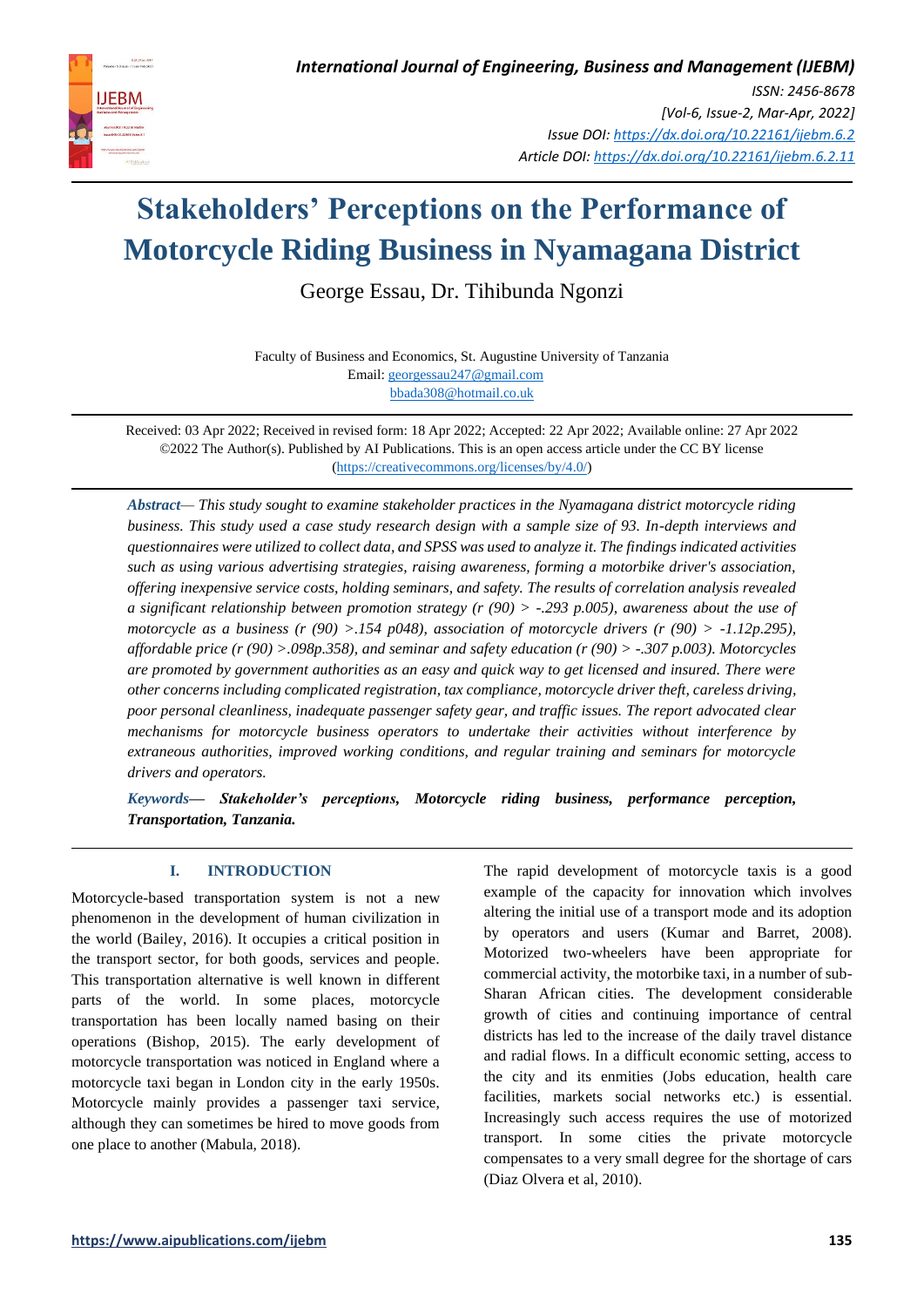The growth of motorcycles as a mode of transport in most parts of sub-Saharan Africa has mostly been driven by the need to access remote areas with ease in an affordable manner (Mugie, 2018). Kumar (2018) asserts that a decline in organized public transport systems has led to rapid growth in non-conventional means of public transport, initially provided by minibuses and shared tax or and vans, and more recently by commercial motorcycles. In East Africa, the growth and development of motorcycle business also noticed a huge success in the name Boda-boda transport service (Singoro, et al 2016) motorcycles business in places such as in Ugandan history can be traced with the innovation that has grown from small in the late 1960s at Busia in the Kenya-Uganda border (Anon, 2014).

Thus, motorcycle business still is one of the most popular enterprises, which offers employment opportunities to the youth by which they can generate more income and improve the quality-of-life motorcycles business offering the basic mode of transportation in both rural and urban areas (Luvinga, and Kilasara 2020). Conversely, young people especially the youth who have completed schooling in many parts of the country, remain unemployed influencing them to seek for alternative employment in motorcycle business as a way of self-employment (Mbegu and Mjema 2019). In recent decades, the statistics of youth employment in Motorcycle business is almost doubling every year (Kavuma, 2015).

The number of motorcycles rises so sharply in Tanzania since hot discussion conducted in the parliament about protecting motorcycle operators who engage on motorcycle business as self-employment Linda, (Poon 2016). The trends show that the number of registered motorcycles increases from 308,412 in 2010 to 1,047,659 in 2016 and also there were over 1,280,000 number of registered motorcycles in 2018 (Mbegu and Mjema 2019). Growth of motorcycle taxis in Tanzania was inspired by their success in neighboring Uganda, where bicycles were first used (Jamal, 2014). It is not surprising that Tanzania's motorcycle taxi is as notorious as the Ugandan ones.

According to the study conducted by Neema (2020) it is shown that up 2018 there was a rapid increase of motor cycles over 1,280,000 registered motorcycles and threewheelers which make up 59% (WHO, 2018). Also, the number of motorcycles and three-wheelers was almost 60% in 2019 – 2020 and above and it is about to increase more and in recent years (Neema, 2020).

However, there are challenges such as fundamentally, substantially allocate and technical claims. Also, there are technical inefficiencies, and short-term solutions unlike long terms. Also there are pressure from groups, policy makers in shaping and re-defining urban transportation landscapes in an isolated manner. Motorcycle taxi operators observe no regulations, including simple ones such as stopping at traffic lights. Many motorcycle taxi riders in Tanzania don't have driving licenses, do not wear helmets and have no qualms about driving in the wrong direction on one-way roads (Chhron, 2013). Therefore, the origin and growth of the motorcycle taxis in most African countries can be traced to the collapse of the bus transport services either directly provided by the state or contracted for and the deregulation of the market leading to the growth of informal operators. The preponderances ubiquity of motorcycle – taxi- services in Tanzania is clearly manifested in the proliferation of local names to describe them according (Kumar 2011). Thus, the study was conducted to assess stakeholders' practices with respect to the performance of motorcycle riding business in Nyamagana district in Nyamagana district.

## **II. LITERATURE REVIEW**

This study reviewed both theoretical and empirical literatures.

## 2.1 Entrepreneurial orientation Theory

The theory guided this study because it provides the entrepreneurs has become important stakeholder of the economic developing of the country thus study the growth of their business is vital for the purpose of establishing and dealing with challenges that they encounter in the course of doing their business hence suggests possible sustainable solution to foster their growth and development. Therefore, this theory is relevant to this study because it has helps in understanding of motorcycle riding business as one of the entrepreneurial concerns which is growing very fast in Tanzania hence the need to examine the factors for growth of the business as well as examining the perception of different stakeholders towards the performance of this business.

As conceptualized by Lipkin and Dess (1966), the EO theory is a subordinate construct with the dimension of risks taking innovativeness, proactiveness, competitive aggressiveness and autonomy themselves being construct that function that function as specific manifestations. This theory embodies the orientation of an organization towards new entry and values creation, encapsulating the entrepreneurial decision, methods and actions of varying organization actors in order to generate a competitive advantage. This theory is important because it helps in creating a strategic approach which considerably promotes various innovation in the firm. It is also considered as an important driver to facilitate information relating to innovation and superior business performance (McGrath, 2001).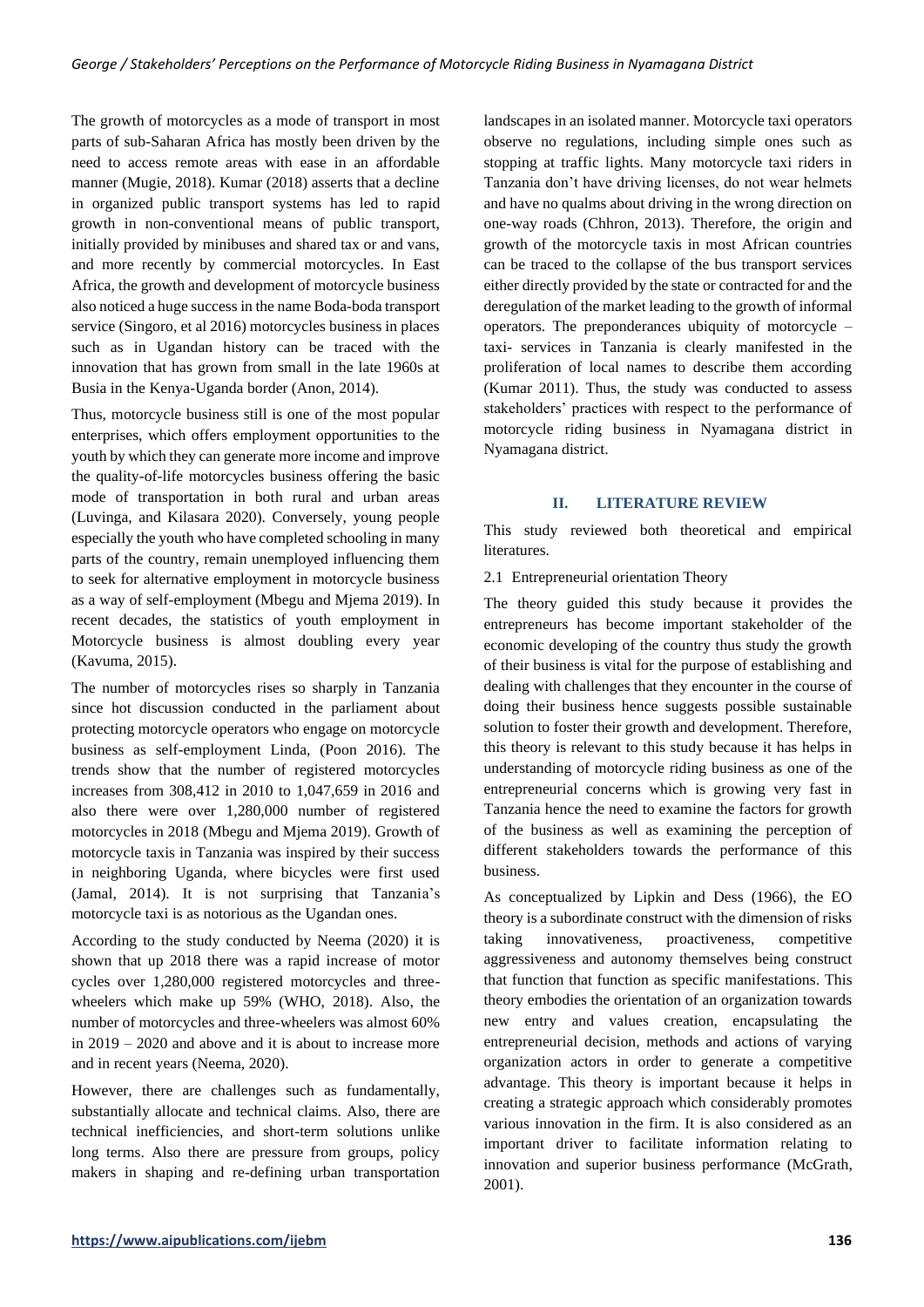#### 2.2 Empirical Literature Review

Many scholars from the world over have conducted researches to investigate the stakeholders' practices with respect to the performance of motorcycle riding business.

Kores (2017) revealed that considered that simplifies loan repayment processes that are affordable to motorcycle owners; additionally, there are some incentives and small loans that are typically given to them; additionally, on occasion, the government has waived import duty costs; additionally, the government has ensured the presence of effective laws, enacting effective laws to ensure regulation of mandatory seminars and training for drivers.

Suzy and Gima (2015) found that the primary worry was the existence of motorcycle rider training. Additionally, it intended to identify the knowledge gap that would be addressed by the researcher. This study discovered that government agencies and their regulatory bodies are often needed to provide assistance for the execution of the aforementioned curriculum in order for motorcycle riders to understand what is expected of them by people to whom they provide service (passengers). In this study, agencies such as SUMATRA were included without excluding traffic cops. They participated in an interview conducted for the purpose of this study, and training and seminars for service providers were typically held in Bagamoyo, where they included drivers, owners, and passengers. As a result, these seminars and training focused on imparting knowledge and eliciting feedback from the ministry of transport, as well as eliciting significant feedback from those who were trained. In a similar spirit, Tom et al. (2021) stated that the findings collected indicate that motorcycle use has expanded significantly in recent years across the African Continent. The consumers of this transformation referred to it as a tax, and drivers often charge low rates for transporting passengers and products between locations. This mode of transport is more prevalent in rural regions where transportation is scarce; it is used to deliver services and also to link people; it is also used by individuals traveling to farms or market locations.

Angeline and Lubala (2014) discovered in their study that the growth and development of motorcycle businesses, as well as the obstacles faced by the community in implementing the research study, may be accomplished via collaboration with stakeholders.

According to the research findings, boda-boda drivers often collaborate and engage with the government at the district council level and members of the community to encourage effective involvement and ownership of their enterprise in order to assure the resolution of income-related concerns. Turner (2014) asserted that the development of a functional transportation infrastructure capable of serving the people in various places in growing economies has created several chances for small company owners interested in providing transportation services.

Poon (2016) stated that there are several ongoing arguments about what appears to be the youth's opinion of motorcycle taxi company investment and whether the business benefits investors' well-being, owners, and other stakeholders. That Taxi assisted several adolescents in entering the taxi company has been proved in a variety of ways, including the desire for self-employment, entrepreneurial ideology, policy operational environment, and public perception of the taxi sector. As a result, the sector has seen great development, luring an increasing number of young people to the field. Additionally, it was discovered in this study that the study attracted more young participation and had a positive influence on their economic well-being.

Thus, stakeholders have a favorable image of the motorcycle taxi industry and its benefits on economic wellbeing, which has resulted in the motorbike firm's increasing performance.

#### **III. METHODOLOGY**

Mixed research approach was employed in conducting this research study because it is an approach which always allows researcher collected data from questionnaire and interview The study employs case study design for effective data collection in the field The targeted population of this study was 1224 people which is made from motorcycle owners In conducting this research, the researcher employed a convenient sampling technique which allowed the selection of the respondents basing on their convenience. In this study primary data was collected using questionnaires and interview only. These kinds of data normally provide information directly associated with the research problem also they provide real situation of the research problem by depicting what exists in the field

In this study interview was conducted by the researcher to prepare an interview guide which contained set of questions that he/she intended to ask the participants. Also, in this study the researcher employed a semi structured interview to collect data. Interview session used at least 30 minutes for each participant. Data was from interview was recorded in two ways for example those who agreed to be recorded the researcher used tape recorder to record the response to the questions given to them. Questionnaire was effectively administered by the researcher during the data collection process whereby the researcher enabled to giver directive on how the questionnaire was to be filled accordingly. Since this study employed both qualitative and quantitative approaches even data analysis was subjected to the analysis of the qualitative and quantitative data (Bryman, 2006).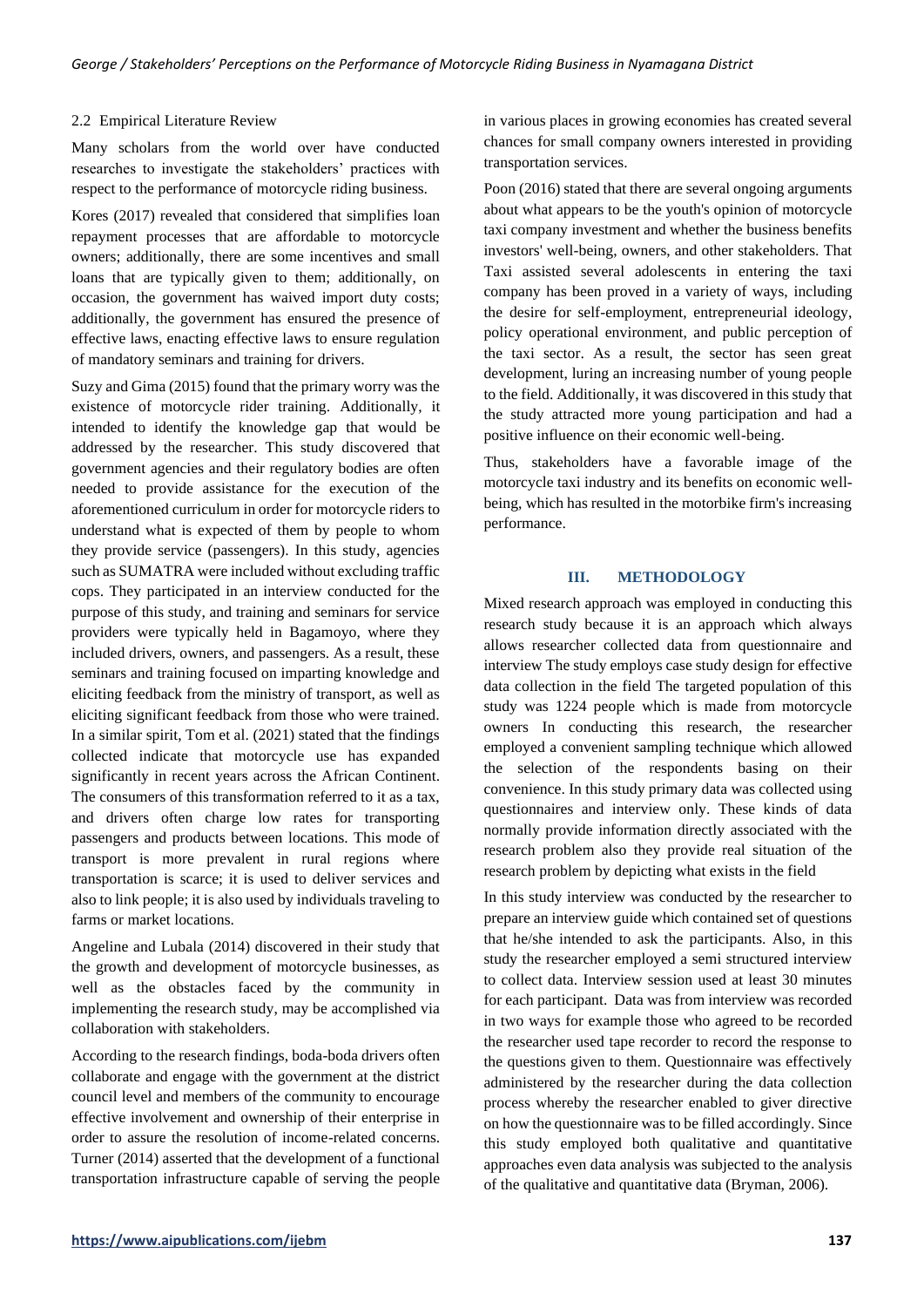Quantitative data indicates statistical procedures and how it was coded and subjected to analysis in form of descriptive statistics, regression analysis as well as correlations using Statistical Package for Social Science (SPSS). On the other hand, qualitative data collected through interviews were analyzed through thematic procedure of analysis. In thematic analysis firstly the researcher created initial codes, then collected the codes which corresponds with supporting data, also the researcher grouped codes into the themes in line with the research objectives, which the researcher narrated the data. The study also adopted a regression analysis in order to examine the relationship between research variables under the following regression equation.

 $y = \beta 1X1 + \beta 2X2 + \beta 3X3 + \beta 4X4 + \cdots$  eq 1

 $y = \beta$ 1AMD +  $\beta$ 2XAP +  $\beta$ 3AU +  $\beta$ 4LS +  $\beta$ 5PS +  $\beta$ 6SSE + …eq 2

Whereby

Y=dependent variable

 $\beta = \text{Beta}$ 

PS=Promotion strategies

AU=Awareness about the use

AMD=Association of motorcycle drivers

AP=Affordable prices

SSE=Seminars and safety education

LS=Linkage between motorcycle business and another sector

## **IV. RESULTS AND DISCUSSION**

4.1 Data Analysis and Presentation

The researcher collected data by using questionnaires and interview from 93 participants however 90 filled questionnaires while 3 participants were interviewed. Data analysis, presentation and discussion was guided by objective of examining stakeholder's perception with respect to the performance of motorcycle riding business in Nyamagana district. Thus, for this reason the respondents were asked several questions in relation to this aspect in relation to promotion strategy, awareness about the use of motorcycle as business, association of motorcycle drivers, affordable price, and seminar and safety education.

. By using the Likert scale provided the respondents had to determine the level of their argument whereby in their response they were required to put a tick in suggesting on whether they  $5 =$  strongly agreed,  $4 =$  agreed,  $3 =$  Neutral, 2  $=$  disagreed and  $1 =$  Strongly Disagreed. The results obtained in this aspect was summarized and presented in Table 1 as follows.

| <b>Stakeholders Practices with Respect to</b>                  | 1        | $\mathbf{2}$                | 3                         | 4                           | 5                           |
|----------------------------------------------------------------|----------|-----------------------------|---------------------------|-----------------------------|-----------------------------|
| <b>Performance of Motorcycle Riding Business.</b>              | $F(\%)$  | $\mathbf{F}(\mathcal{V}_0)$ | $\mathbf{F}(\mathcal{C})$ | $\mathbf{F}(\mathcal{V}_0)$ | $\mathbf{F}(\mathcal{V}_0)$ |
| The use of different promotion strategies                      | 34(37.8) | 36(40.0)                    | 1(1.1)                    | 15(16.7)                    | 4(4.4)                      |
| Creation of awareness about the use<br>motorcycles             | 18(20.0) | 39(43.3)                    | 21(23.3)                  | 9(10.0)                     | 3(3.3)                      |
| Formation of association of motorcycle drivers                 | 41(45.6) | 32(35.6)                    | $\theta$                  | 10(11.1)                    | 7(7.8)                      |
| Provision of affordable prices for the service<br>use          | 30(33.3) | 46(51.1)                    | 11(12.2)                  | $\boldsymbol{0}$            | 3(3.3)                      |
| Provision of seminars and safety education to<br>drivers       | 43(47.8) | 32(35.6)                    | $\boldsymbol{0}$          | $\theta$                    | 15(16.7)                    |
| Linkage between motorcycle riding business<br>and other sector | 32(35.6) | 32(35.6)                    | 10(11.1)                  | $\boldsymbol{0}$            | 11(12.2)                    |

*Table 1 Stakeholders Practices with Respect to Performance of Motorcycle Riding Business.*

Source; Field Data (2021)

4.2 Results of Correlation between the perception of the stakeholders on the performance of Motorcycle Riding Business

The analysis of correlation was performed in order to examine the relationship of the research variables. The

focus of this study is examining the relationship between stakeholder's perception and performance of motorcycle riding business. Pearson correlation analysis was conducted to verify the existence of the relationship between independent and the dependent variables. After preforming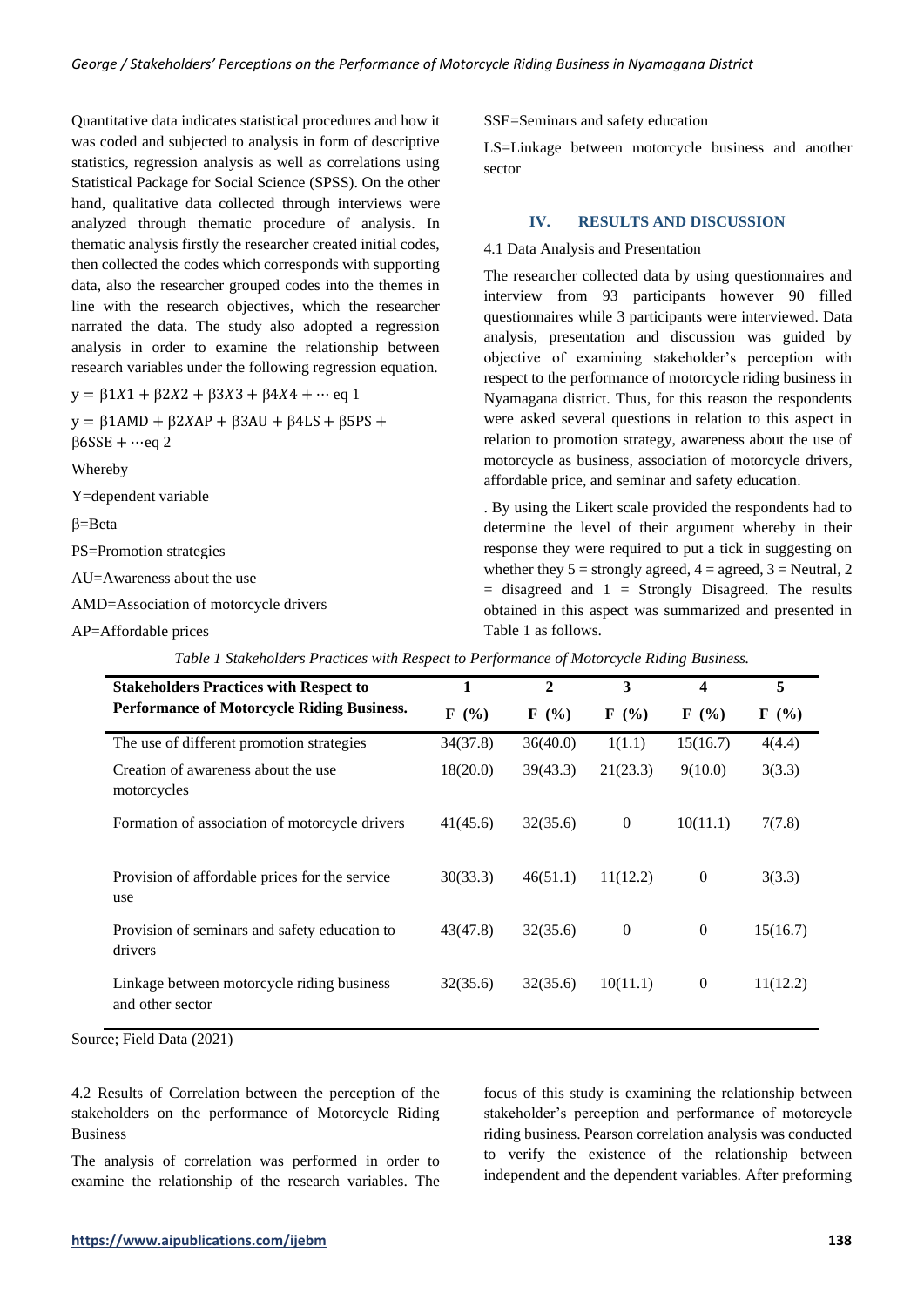the correlation tests the results obtained were summarized and presented in Table 4.10 as follows herein below.

|            |                                                              | <b>PS</b>    | AU           | <b>AMD</b>   | AP           | <b>SSE</b>   | $\mathbf{L}\mathbf{S}$ |
|------------|--------------------------------------------------------------|--------------|--------------|--------------|--------------|--------------|------------------------|
| PS         | Pearson Correlation                                          | $\mathbf{1}$ |              |              |              |              |                        |
|            | Sig. (2-tailed)                                              |              |              |              |              |              |                        |
|            | ${\bf N}$                                                    | 90           |              |              |              |              |                        |
| AU         | <b>Pearson Correlation</b>                                   | .154         | $\mathbf{1}$ |              |              |              |                        |
|            | Sig. (2-tailed)                                              | .048         |              |              |              |              |                        |
|            | ${\bf N}$                                                    | 90           | 90           |              |              |              |                        |
| <b>AMD</b> | <b>Pearson Correlation</b>                                   | $-.112$      | .121         | $\mathbf{1}$ |              |              |                        |
|            | Sig. (2-tailed)                                              | .295         | .257         |              |              |              |                        |
|            | $\mathbf N$                                                  | 90           | 90           | 90           |              |              |                        |
| AP         | <b>Pearson Correlation</b>                                   | .098         | .050         | $-.243*$     | $\mathbf{1}$ |              |                        |
|            | Sig. (2-tailed)                                              | .358         | .639         | .021         |              |              |                        |
|            | $\overline{N}$                                               | 90           | 90           | 90           | 90           |              |                        |
| <b>SSE</b> | Pearson Correlation                                          | $-.307**$    | $-.124$      | $.220*$      | $.212*$      | $\mathbf{1}$ |                        |
|            | Sig. (2-tailed)                                              | .003         | .244         | .037         | .045         |              |                        |
|            | ${\bf N}$                                                    | 90           | 90           | 90           | 90           | 90           |                        |
| LS         | <b>Pearson Correlation</b>                                   | .190         | $-0.293**$   | $-.157$      | $.359**$     | $.212*$      | $\mathbf{1}$           |
|            | Sig. (2-tailed)                                              | .003         | .005         | .138         | .001         | .045         |                        |
|            | ${\bf N}$                                                    | 90           | 90           | 90           | 90           | 90           | 90                     |
|            | **. Correlation is significant at the 0.01 level (2-tailed). |              |              |              |              |              |                        |

*Table 2 Pearson Correlation Matrix*

Source; Field Data (2021)

The abbreviations on the table above defined as follows

AMD=Association of motorcycle drivers

AP=Affordable prices

AU=Awareness about the use

LS=Linkage between motorcycle business and another sector

PS=Promotion strategies

SSE=Seminars and safety education

From the correlation analysis, there is a significant relationship of promotion strategy on the performance of motorcycle riding business (r  $(90) > -0.293$  p $>0.005$ ) this can be interpreted that there is a positive relationship between promotional strategy and performance of motorcycle riding business. Awareness about the use of motorcycle as business (r  $(90)$   $\ge$  .154 p  $(948)$ , which means there is a relationship between awareness and performance of motorcycle riding business. Also, association of motorcycle drivers (r  $(90)$  > -1.12p < 295), this also shows that there is a relationship between research variables. On the other hand, affordable price  $(r(90)$ >.098p<.358), which also shows that relationship between research variables. On the other hand, seminar and safety education (r  $(90)$  -.307 p < .003) which also means that there is a relationship between provision of seminars and safety education on the performance of motorcycle riding business. Lastly Linkage with other sectors had a  $(r (90) > .190 \text{ p} < .003)$ . From the results obtained it can be established that there is a relationship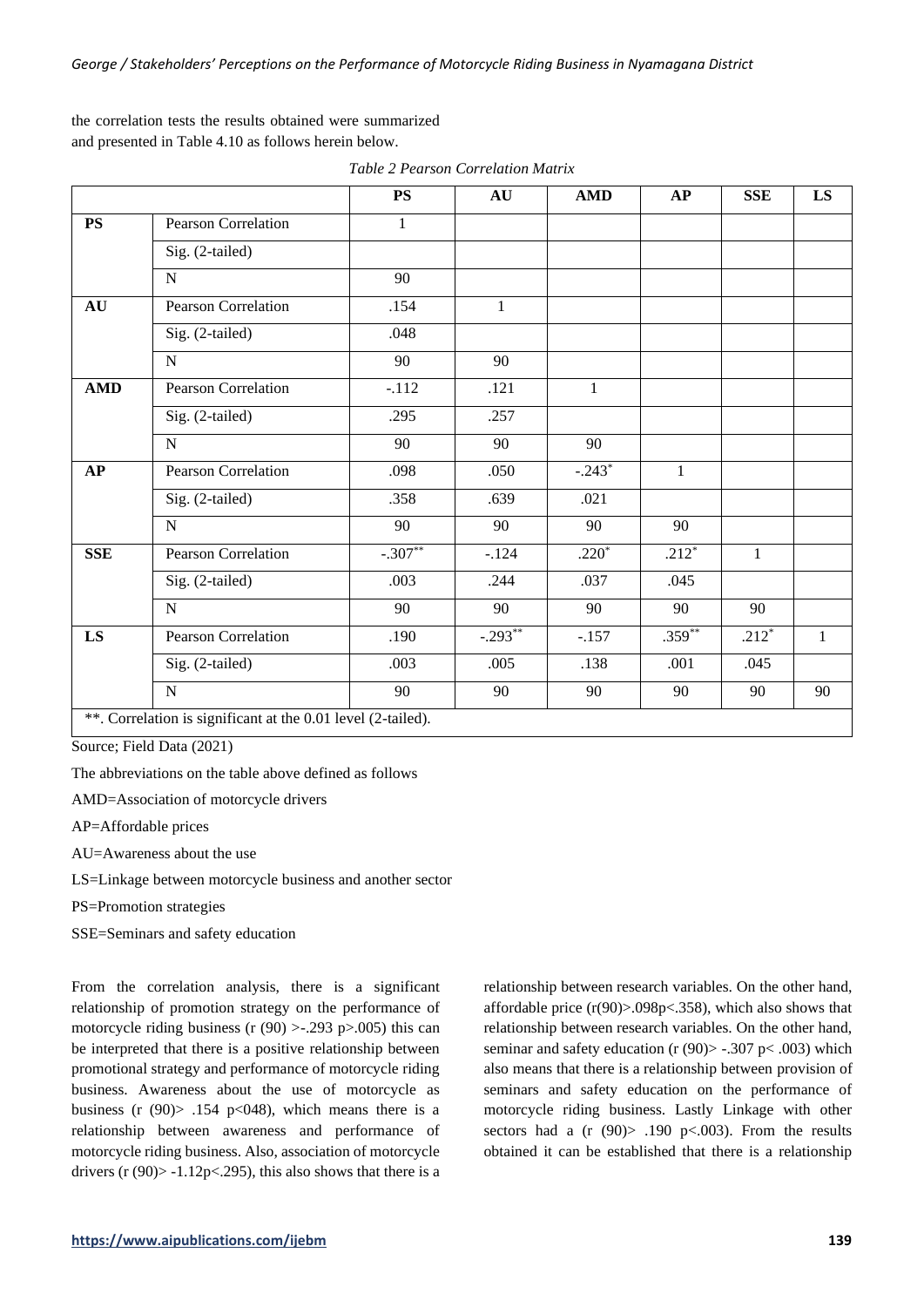between the independent variables and the dependent variable

The findings presented in this aspect supports the results that because of creating awareness to the customer has helped customer to have good perception about Motorcycle riding business in relation to safety, security as well as honesty of their drivers when providing services (Suzy and Gina (2015). The use of motorcycles has increased greatly in recent years, they are often used as taxis, with riders charging a fare to carry passengers or goods. The local people can have accesses to services and farms to markets, hence leading to the growth in recently (Tom et al 2021). Bailey, (2016). Also motorcycles driver association occupies a critical position in the transport sector, for both goods, services and people as well as give better position in offering transportation throughout the city because they were easily accessible and they could get through traffic congestions without wasting time (Martinez, 2011).

| <b>Model</b> | <b>Unstandardized Coefficients</b> |                   | <b>Standardized</b><br><b>Coefficients</b> | L     | sig. |
|--------------|------------------------------------|-------------------|--------------------------------------------|-------|------|
|              | B                                  | <b>Std. Error</b> | <b>Beta</b>                                |       |      |
| (Constant)   | 3.012                              | .399              |                                            | 7.547 | .000 |
| AMD          | .022                               | .086              | .025                                       | .255  | .000 |
| AP           | .003                               | .073              | .004                                       | .042  | .003 |
| AU           | .007                               | .102              | .006                                       | .066  | .001 |
| LS           | .287                               | .138              | .215                                       | 2.085 | .004 |
| <b>PS</b>    | .175                               | .100              | .176                                       | 1.748 | .005 |
| <b>SSE</b>   | .363                               | .091              | .407                                       | .365  | .002 |

*Table 3 Coefficients a*

Source; Field Data (2021)

The abbreviations on the table above defined as follows

AMD=Association of motorcycle drivers

AP=Affordable prices

AU=Awareness about the use

LS=Linkage between motorcycle business and another sector

PS=Promotion strategies

SSE=Seminars and safety education

Table 3. shows that promotional strategy has a strongly shows a strong and significant relations on the performance of the motorcycle riding business ( $\beta$ = .025, p = 000), in addition awareness about the use also has sternly positive significance relationship ( $\beta$ =004. P= .000). Also, association of motorcycle drivers ( $β=0.06$ ,  $P=.001$ ) which means there is a strong significant relationship between association of motorcycle drivers and performance of motorcycle riding business.

On the other hand, affordable prices ( $\beta$ =.215, P= .004), which also shows positive significant relationship between the variables. Not only that but also there are seminar and safety education which shows a relationship ( $\beta$ =.176, P=.005) and lastly linkage between motorcycle riding business and other sectors has a relationship with the performance of motorcycle riding business ( $\beta$ = .407, P=

.002). Thus, it can be observed that from other researchers that the application of the boda-boda taxis for the commercial uses have contributed largely to the economic growth and development of the society. The challenges which face this kind of business operation are in the regulation of the activities to ensure that they have maximum contribution to the society's well-being (Oladipo, 2012). However, the working situation have effects of the health of the drivers because they pose riskier situation due to accidents which occurs on the roads. Therefore, it recommended that there is a need to change the perception of the people toward this business in order to improve provision of basic and improved services. Also, it was recommended that some measure have to be taken make motorcycle business professional like other business (Loudes et al 2019).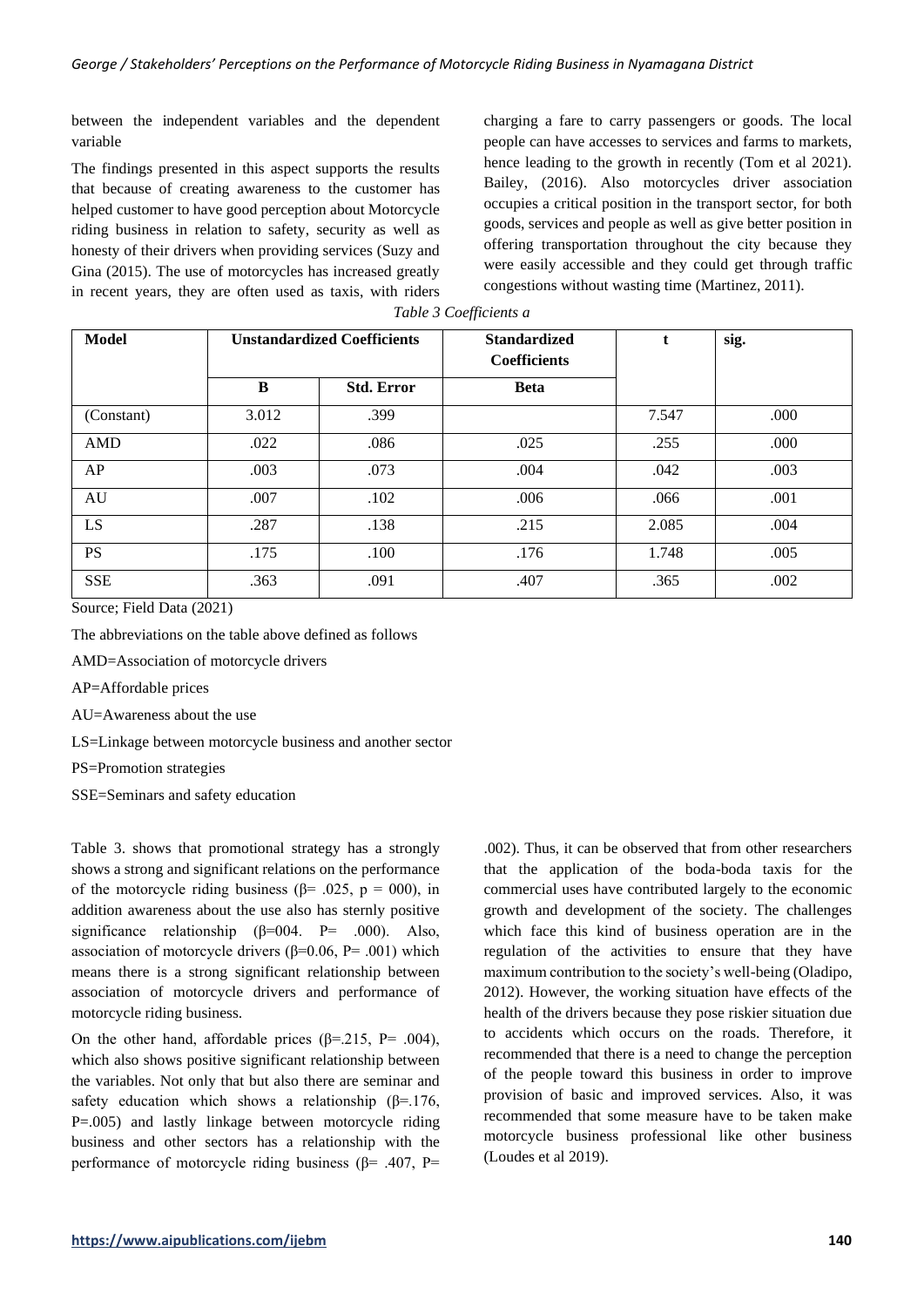| <b>Model</b> |            | <b>Sum of Squares</b> | df | <b>Mean</b><br><b>Square</b> |       | Sig.              |
|--------------|------------|-----------------------|----|------------------------------|-------|-------------------|
|              | Regression | 21.936                | O  | 3.656                        | 7.711 | .000 <sup>b</sup> |
|              | Residual   | 39.353                | 83 | .474                         |       |                   |
|              | Total      | 61.289                | 90 |                              |       |                   |

*Table 4. ANOVA a*

Source; Field Data (2021)

From the Anova test, it was revealed that mean square was .3656 regression values and the F values was 7.711, but the p=value was .000 which means that there is a positive significant relationship between the stakeholders' perception and the performance of motorcycle riding business. Therefore, to this effective the relationship between research variable since the tests of cognizance was .000 which is below 0.005 hence there is positive significant relationship between stakeholder's perception and performance of the motorcycle riding business. Also, according to Starkey (2016) operation of many motorcycles is without provision of drivers training services. Hence there is a considerable improved performance of motorcycle

riding business in different parts of the country because of its simplicity in the start-up process. Thus, there is importance of more research to be conducted on the understanding of appropriate ways to effectively regulate motorcycle operators for the improved safety and ensuring the benefit of improved access are shared by all rural people. In the same vein Yong Zhang (2017) sensibility analysis or not only the company's order volatility, revenues growth and utilization of resource, but also influence on citizen's welfare, energy consumption and environment pollution which enable practical regulation and policies within taxi industry.

*Table 5 Model Summaryb*

| Model | u                 | <b>R</b> Square | <b>Adjusted R Square</b> | <b>Std. Error of the</b><br><b>Estimate</b> | Durbin-Watson |
|-------|-------------------|-----------------|--------------------------|---------------------------------------------|---------------|
|       | .598 <sup>a</sup> | .358            | .311                     | .289                                        | 2.321         |

Source; Field Data (2021)

This test shows presence of an autocorrelation which exists among the variables as Durbin Watson coefficient was within the acceptable range of 2.321. According to Field (2009), Durbin-Watson coefficient below 1.5 or above 2.5 may raise a concern.

## **V. CONCLUSSION AND RECOMMENDATIONS**

In this objective the researcher aimed to examine the perception of the different stakeholder on the practices ensured performance of motorcycle riding business in Nyamagana district. Motorcycle riding business has been a fastest growing business in this district. Basing on the findings obtained in relation to the awareness about the strategies used to enhance performance of motorcycle riding business. This study revealed that an understanding and awareness among motorcycle owners, driver. They generally perceived to enhance performance of their business, there are different acts which are done which

amounts to enhance performance. The use of different promotion strategies, creation of awareness about the use motorcycles, formation of association of motorcycle drivers, provision of affordable prices for the service use, provision of seminars and safety education to drivers and linkage between motorcycle riding business and other sector.

Also, it was revealed that since motorcycle business is like other businesses therefore, to create awareness to the people by promoting our business is something very important. There are different strategies which can be used to enhance performance of motorcycle riding business, though these are not formal strategies but they are the one that we use in creating awareness to our customers about our services. Thus, it was revealed from the findings obtained that the perceptions of different stakeholders have contributed highly to the performance of motorcycle riding business in the study area. This is because different stakeholder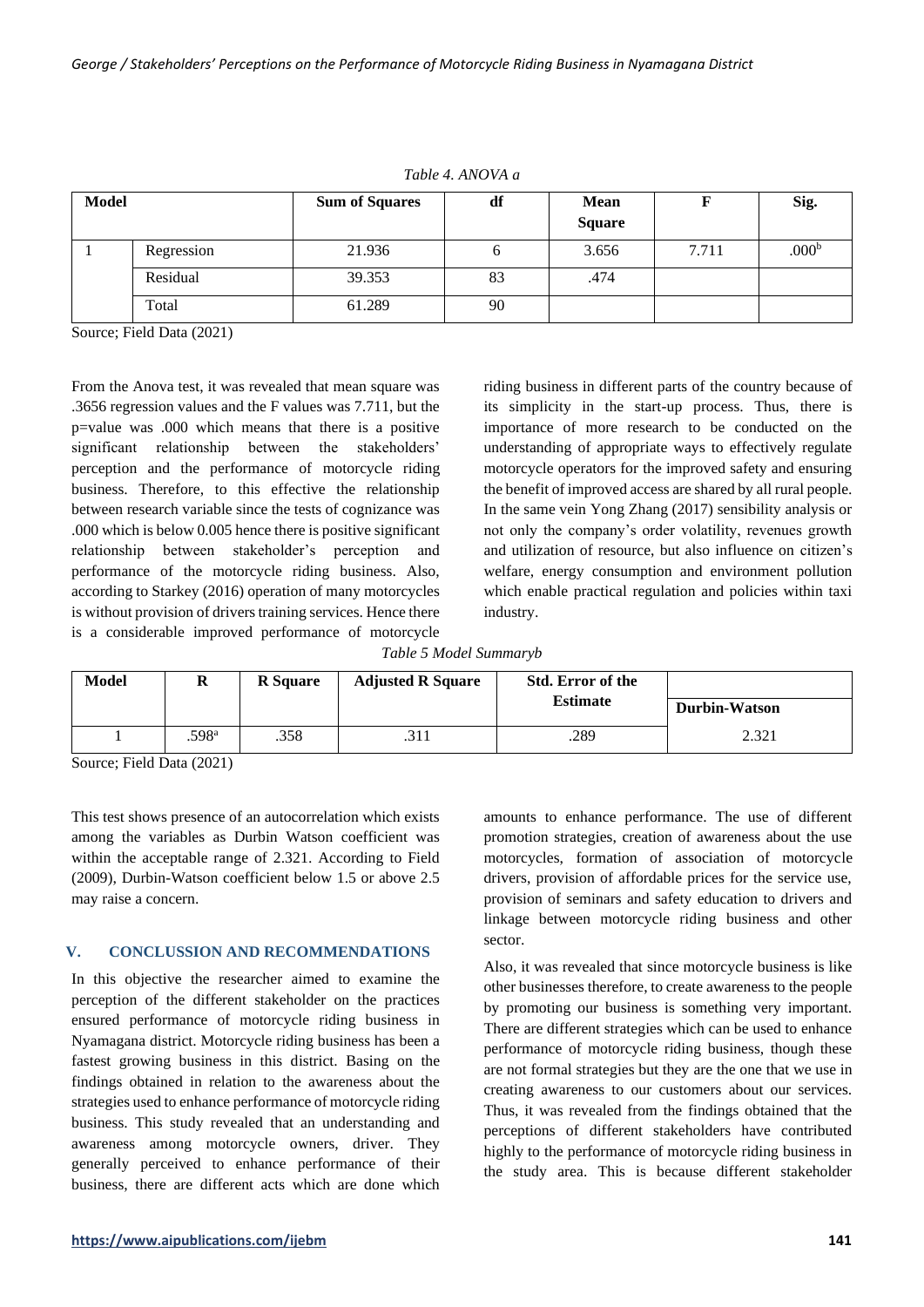provided positive consideration whenever they were asked about business. Also, they had good and positive commentaries which they put forward upon the use of this service for transport of goods and people performance place to another within the study areas or another area.

Based on the findings of this study, the following recommendations are hereby presented:

- i. This study recommends that the local government authorities as one of the development stakeholders, should develop clear mechanism in order to enable motorcycle riding business operators to conduct their activities in a conducive environment and without any disturbances from irrelevant authorities.
- ii. The study also recommends that local government authorities should improve working environment by improving roads and other facilities which facilitates the improvements of business riding performance for motorcycle business.
- iii. The study also recommends regular trainings and seminars for the youth motorcycle drivers and operators so as to know their values and put forward major consideration such as maintaining health and occupational safety guidance which is provided during training and seminars.
- iv. Also, the study recommends that proper measure should be taken by the operators to report any act of corruption which might happen when they conducting their business

The study recommends another research study to be conducted on the factors affecting customer choice of using motorcycle riding business as a means of transport in the intra - city travels

#### **REFERENCES**

- [1] Ajay, K. (2011). Understanding the emerging role of motorcycles in African cities. *A political economy perspective SSATP Discussion Paper No. 13 Urban Transport Series.*
- [2] Anne, H. O., Edward M., Stephen M., Linda H., and Alison G., A. (2015). Youth unemployment, community violence, creating opportunities in Dar es Salaam, Tanzania: A qualitative study. *Tanzania Journal of Health Research 17(1)*.
- [3] Anon, H. I. (2014). *Motorcycle related road traffic crashes in Kenya facts & figures.* RS10, Kenya project, Nairobi
- [4] Anon, H. I. (2015). *Rural transport service indicators; report of the piton-Djallo road, Nothern Cameroun.* International Forum for Rural Transport and Development. London
- [5] Bailey, O. (2016). *Emerging mobility crisis: The use of motorbike as public transport in cities,* communication at the

10th World Conference of Transport Research, Seoul. Sage publications: United States. 28-31pp.

- [6] Bartlett, J. (2013). Motorcycle reliability survey shows what goes wrong. *Consumer Reports*, retrieved 26 March 2013
- [7] Bello, H., & Jatum, A., & Inuwa, N. (2017). An appraisal of socio-economic impacts of commercial motorcycles in Gombe State, Nigeria. *International Journal of Asian Social Science. 7(6)* 480-488.
- [8] Berrones, S., & Luis, D. (2018). The working conditions of motorcycle taxi drivers in Tláhuac, Mexico City. *Journal of Transport & Health*. 8: 73–80.
- [9] Bishop, T. (2015). *Opportunities to improve road safety through Bodaboda associations in Tanzania.* Africa community access partnership. Dar es Salaam. Thrust Publication Ltd: 38-42pp
- [10] Boniface, M., M. (2011). *Critical success factors in the Motorcycle Bodaboda Business in Nairobi, Kenya*. Master of Business Administration Degree, School of Business, University of Nairobi. (Unpublished).
- [11] Bryman, A. (2006). Integrating quantitative and qualitative research: How is it done? *Qualitative Research 6*(1):97–113
- [12] Creswell, J. (2012). *Educational research: Planning, conducting, and evaluating quantitative and qualitative research (4th ed.)* Upper Saddle River, NJ: Pearson Education.
- [13] Duglin K., S. (2005). *The savvy guide to Motorcycles*, Indy Tech Publishing,
- [14] Emilie, M. (2020). *Taking a sustainability turn? Stakeholder perceptions on electrification of motorcycle taxis in Nairobi, Kenya.* Master of Science in Urban Management at Technische Universität Berlin (Unpublished)
- [15] Euphracia, A., O. (2019). *The contribution of motorcycle business to the wellbeing of operators in Kisumu County, Kenya.* Master of Arts degree in community development of Kenyatta University (Unpublished).
- [16] Galuszka, J., & Martin, E., & Nkurunziza, A., &Achieng' O, J. & Senyagwa, J., & Teko, E. Lah, O. (2021). *East Africa's policy and stakeholder integration of informal operators in electric mobility transitions Kigali, Nairobi, Kisumu and Dar es Salaam.* Sustainability 13, PP 17 – 30.
- [17] Gitonga, V., W. (2014). *Factors influencing growth of informal transport sector: A case of Bodaboda transport in central division, Embu west district.* Masters of Arts degree in project planning and management. University of Nairobi (Unpublished).
- [18] Jamal, V. (2014). *Farewell to farms: De-agrarianisation and employment in Africa*. Aldershot: Ashgate. 12pp
- [19] James, J., N. and James, G., K. (2019). The influence of motorcycles/bodaboda on community development in rural Kenya: A study of the challenges facing motor cycle operators in Meru South Sub-County*. Journal of Education and Human Development March (8)1,* pp. 86-92.
- [20] Kavuma, R. (2015). Revved and ready to go: Tanzania is set to tackle unstoppable Bodaboda taxis. *The Guardian*. Guardian News and Media Limited.
- [21] Kombo, D. K. & Tromp, L.A. (2006). *Proposal and thesis writing*: *An introduction*. Nairobi: Pauline Publications Africa.